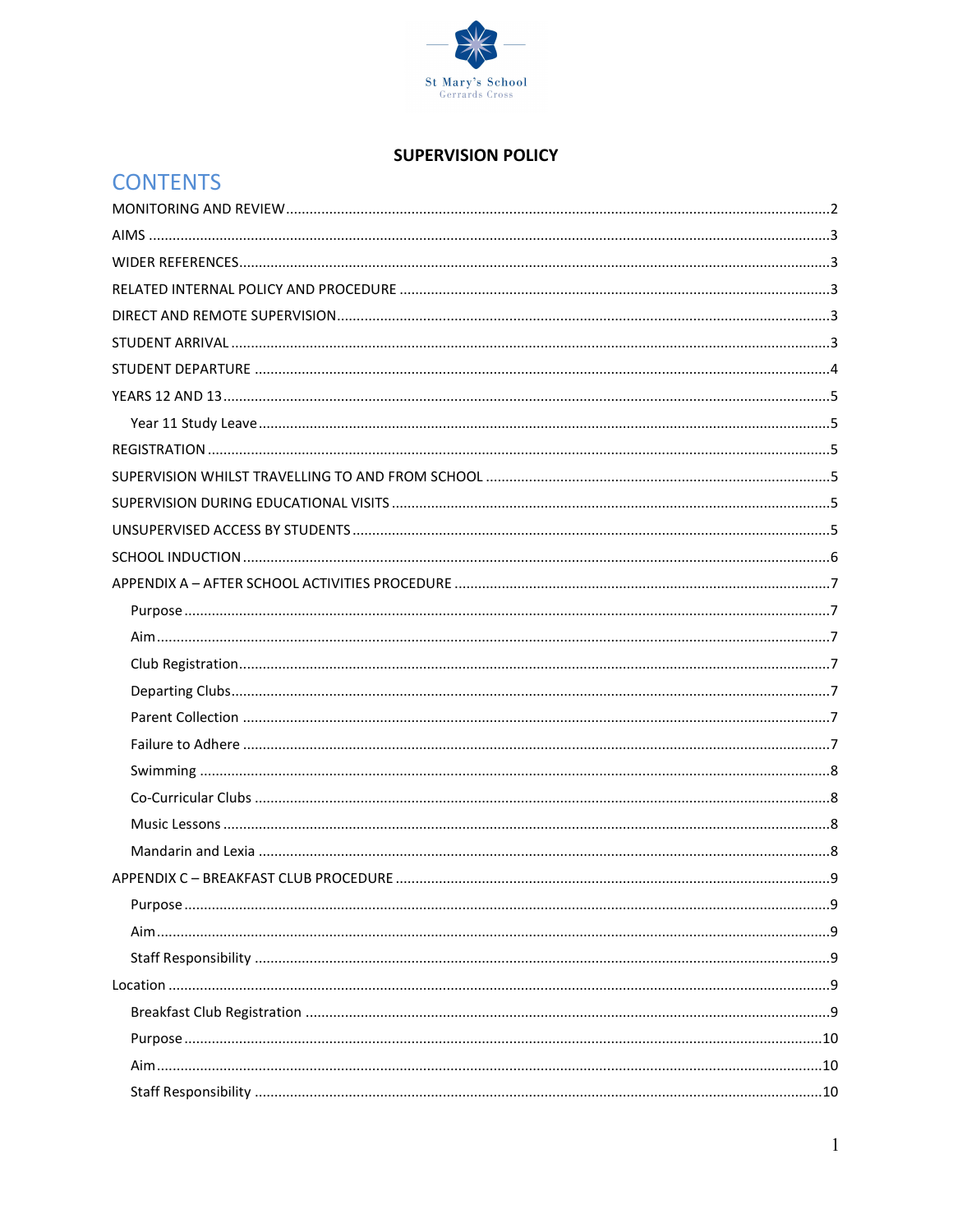

# **MONITORING AND REVIEW**

| <b>Staff Responsible</b>   | Senior Deputy Head (Pastoral) |
|----------------------------|-------------------------------|
| Reviewed by                | <b>SLT</b>                    |
| Approved by                | <b>SLT</b>                    |
| <b>Frequency of Review</b> | Annually                      |
| Date of Last Review        | May 2022                      |
| Date of Next Review        | May 2023                      |

The School refers to all staff and students in St Mary's School, which includes the Early Years/Foundations Stage (EYFS), the Preparatory Department (Years 1-6), Senior House (Years 7-11) and the Sixth Form (Years 12-13).

The term 'parent' refers to those who have parental responsibility for a child.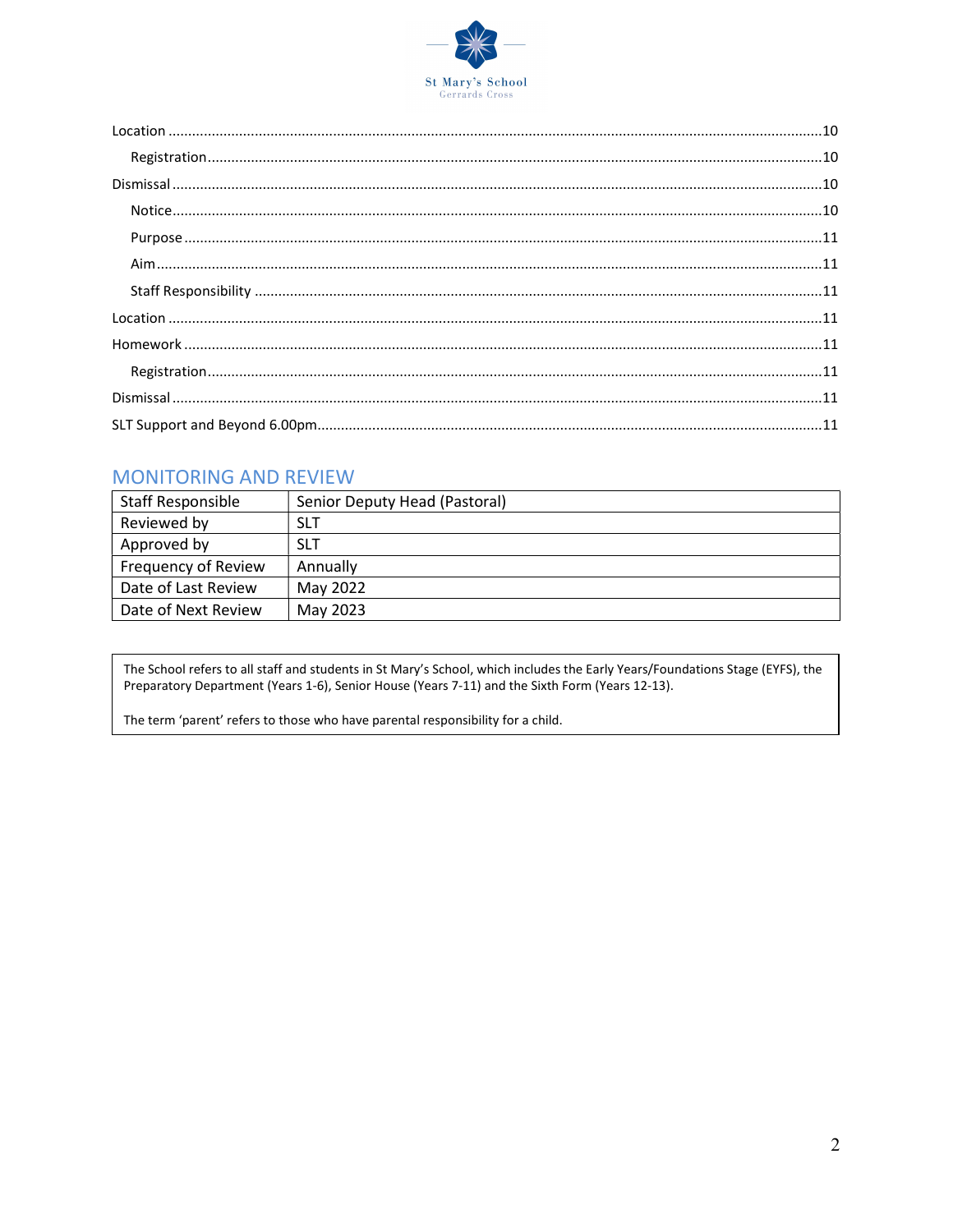

## AIMS

This policy aims to establish when, how and where the students at St Mary's School Gerrards Cross will be supervised. Early Years Foundation Stage, have an additional policy to cover further specifics related to their needs.

## WIDER REFERENCES

This policy operates within a wider national framework, which includes:

Keeping Children Safe in Education 2021

## RELATED INTERNAL POLICY AND PROCEDURE

This policy should be read in conjunction with:

- **•** EYFS Supervision Policy
- Missing Child Policy
- Child Protection (Safeguarding) Policy
- **•** First Aid Policy
- Code of Conduct
- **•** Educational Visits Policy

### **SUPERVISION**

Students are not allowed on site without supervision, either directly or remotely. At least one member of staff is always present on duty in order to supervise students. All members of the teaching staff are on remote duty at all times and are expected to take their share of break and lunchtime direct supervisory duties.

## DIRECT AND REMOTE SUPERVISION

Direct supervision involves students being under close supervision of a member of staff, this will often mean someone in the same room as the students and often acticvely engaging with the students. Remote supervision refers to students being supervised by members of staff who are visible and circulating the site but may not be located in the same room at all times, for example, wet break when students are in Form Rooms and a member of staff is on duty to circulate between all the Form Rooms.

## STUDENT ARRIVAL

Prep School and Senior House students are welcome to arrive at School and attend 'Breakfast Club' from 7.45am, in the Dining Room. This is directly supervised by a member of staff at all times and all students will be registered upon arrival.

All students who arrive before 8.20am should sign-in the correct place.

Prep students must then remain at 'Breakfast Club' under direct supervision where they are regitered. Prep students attending morning activities or clubs, such as Lexia or Running Club, will be met at a designated point, either the Turning Circle or the Back Gate, by the member of staff supervising the activity/club. They will be registered on arrival and at the end of the activity/club, they will be taken either to the playground to meet their Form teacher or directly to class.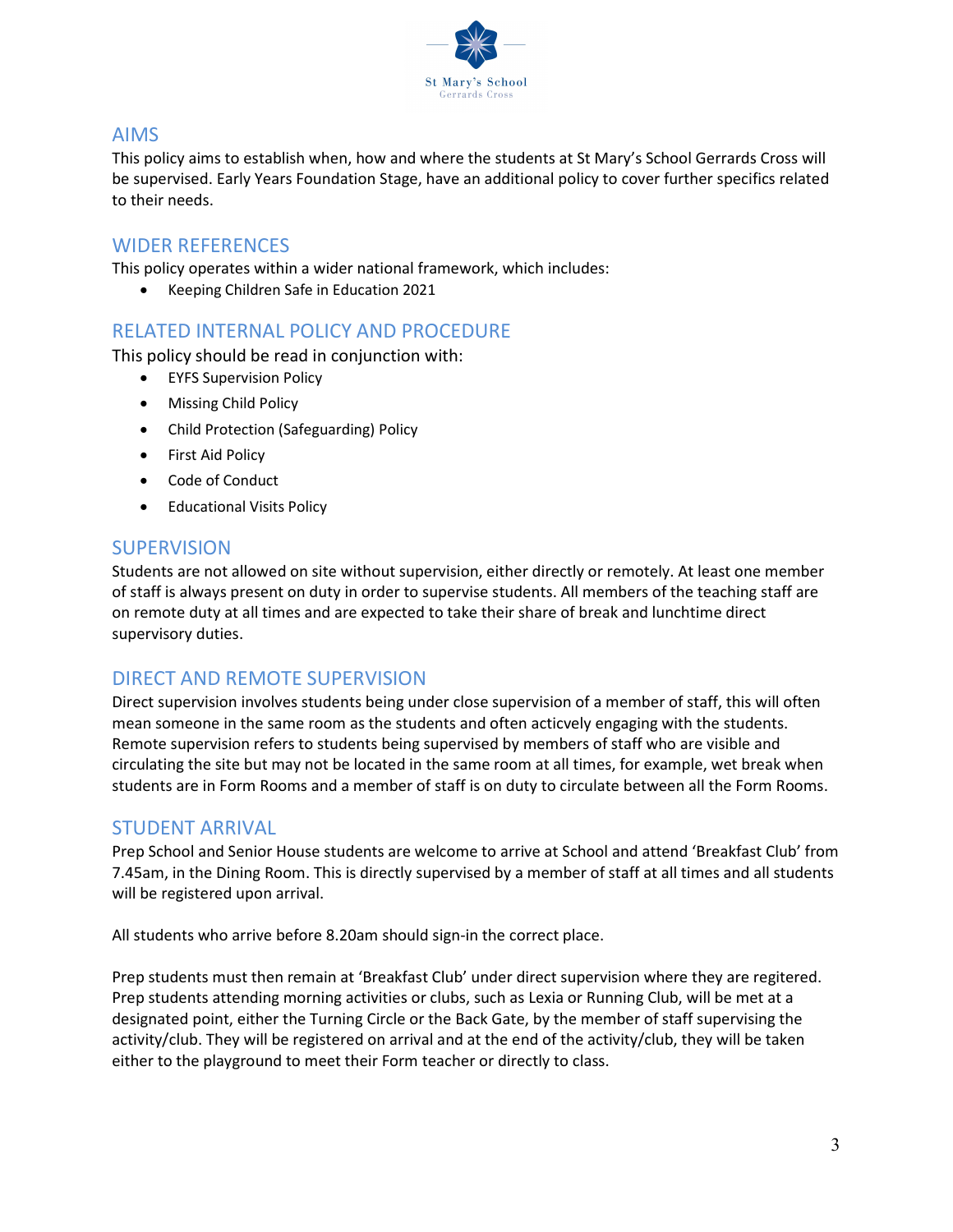

Senior House, including Sixth Form students, should 'sign in' in the Main Reception or the bottom floor of Cherry Tree and then go to their Form Room or the Library (which they must indicate on the sign in sheet), after a brief visit to the Locker Room. Senior House students are under remote supervision at this point: any staff on site take collective responsibility for supervision and one member of SLT will be present at the front of the school.

If Senior House students arrive early for a club, music lesson, sports activity or Mandarin lesson, they must also sign in either in the Main Reception or the bottom floor of Cherry Tree indicating which activity they have gone to.

Senior House students arriving after 8.20am may go directly to their Form Room without signing in. Students should be in one of three places: the Library or the Form Room; the only exception is for the Locker Room which students may use briefly to leave or collect belongings.

Prep students arriving after 8.20am may go directly to the Prep Playground or Oakdene Hall, both of which are supervised, to line up and meet their teachers.

## STUDENT DEPARTURE

In Prep departure times are staggered between 3.15pm and 3.45pm. All Prep students are collected by a parent or the agreed person. Students from Nursery to Year 6 may attend 'Busy Bees', after school care, until 6.00pm. Students are actively encouraged to participate in a variety of co-curricular clubs after school, at the end of which they are collected by their parent or the agreed person. For details regarding registration of Prep students attending before and after school activities, please see Appendix B. In Prep, all class teachers or co-curricular leaders dismiss students directly to their parent or the agreed person.

For Senior House students, lessons end at 3.45pm with registration occuring after this lasting no longer than 10 minutes. Students are actively encouraged to participate in a range of co-curricular activities which mostly run until 5.00pm. They may also complete homework under supervision in the Senior House Library at Supervised Prep (Supervised Study) until 6.00pm. All Senior House students staying on after school for an activity must be signed in with the appropriate club and sign out with the member of staff on duty in Supervised Prep (full procedure attached as Appendix A). In some circumstances, it may be appropriate for a student to meet their teacher after school: this will be conducted in line with the Code of Conduct and registration will occur as for any other co-curricular activity. In Senior House, all Form/Deputy Tutors taking registration at the end of the day remain on duty until all students have left the Form Room.

A member of Senior House staff is on duty at the back gate each day until approximately 4.00pm. Any student not collected by this time will be sent into Supervised Prep. A member of SLT is in school and on duty each day until 6.00pm.

Note that students should not wait in school between 4.00pm and the start of an event or trip unless specific arrangements have been made with the staff member concerned. Members of the PE Department supervise students on home and away matches/fixtures. When it is required, arrangements are made to ensure students are supervised during Expressive Arts performance rehearsals, or other events that bring small groups into school out-of-hours.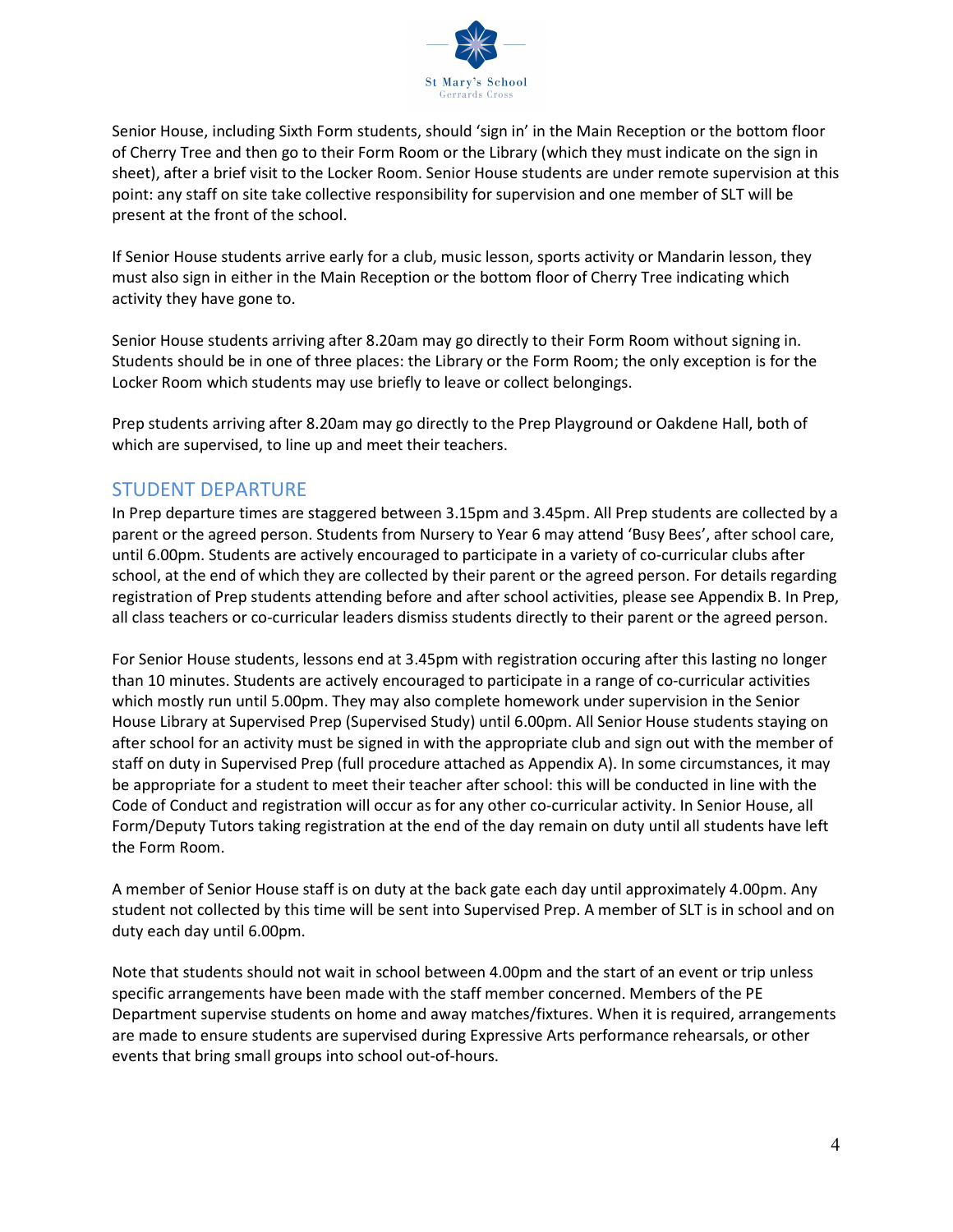

## YEARS 12 AND 13

Students from Years 12 and 13 may sign out and leave the premises for short periods at lunchtime and with permission from the Head of Sixth Form at other times for pre-specified reasons, such as driving lessons. Students from other year groups are expected to remain on-site throughout the School day.

In Sixth Form, students are welcome to remain in Cedar House provided a member of staff is also in the building. If no staff are in the building then the Sixth Former must attend Supervised Prep in the Library. The last member of staff in the building should make any Sixth Formers aware of their departure and the need to move to the Library.

## YFAR 11 STUDY LEAVE

During mock examinations Sixth Form off-site privileges are extended to Year 11 provided the school receives permission from parents.

## REGISTRATION

The school takes a register of students at the start of the morning session and the end of the afternoon session in both Senior House and Prep. Parents are responsible for notifying the school if their child is absent for any reason. The school will contact the parent of a child who fails to arrive at school without explanation.

In Senior House, if a student arrives significantly late to school (after 9.00am), parents are expected to provide a written explanation. In Prep, parents should report to the Main School Reception with their child.

Any student leaving or returning to the school premises during normal school hours for a dental appointment etc. must sign out in the appropriate book near the Main School Reception.

## SUPERVISION WHILST TRAVELLING TO AND FROM SCHOOL

Parents are responsible for ensuring that their children travel safely to and from school. See the 'School Journey Policy' for information on those using the school bus service.

## SUPERVISION DURING EDUCATIONAL VISITS

The arrangements for the supervision of students during educational visits and trips out of school are described in our policy "Educational Visits".

## UNSUPERVISED ACCESS BY STUDENTS

Students are not allowed in the Sports Hall or Oakdene Hall; neither may they use gymnastic, athletic or climbing equipment, without supervision. Students may not use the stage or sound/lighting equipment in either the Senior or Oakdene Halls without supervision. In exceptional circumstances, training may be provided to designated Sixth Form students.

We ensure that students do not have unsupervised access to potentially dangerous areas, such as the Science laboratories, and the Art rooms. Doors to these areas are kept locked at all times when not in use. All flammables, highly sharp objects and medicine are kept securely locked in appropriate storage facilities.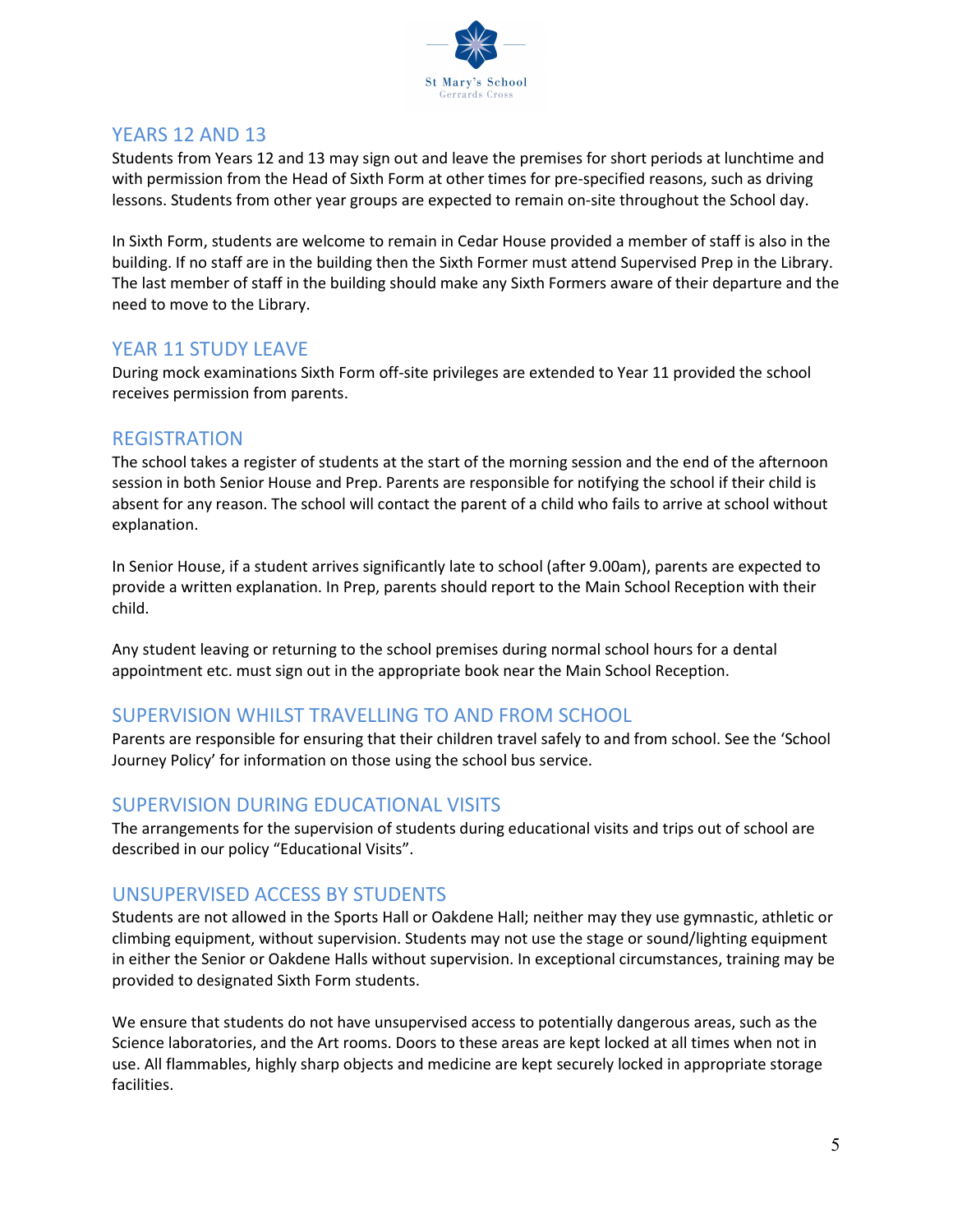

Students do not have access or permission to enter the Grounds Maintenance, Catering and Caretaking areas of the school.

## SCHOOL INDUCTION

All new members of the teaching staff receive a thorough induction into the School's expectations of the appropriate level of student supervision. Guidance is given on areas within the buildings and grounds that should be regularly checked when on duty outside normal lesson times, and is available in the Staff Handbook.

All new students have the rules and expectations explained to them. The school may choose to remind students of the procedures during form times and assembly when they feel necessary.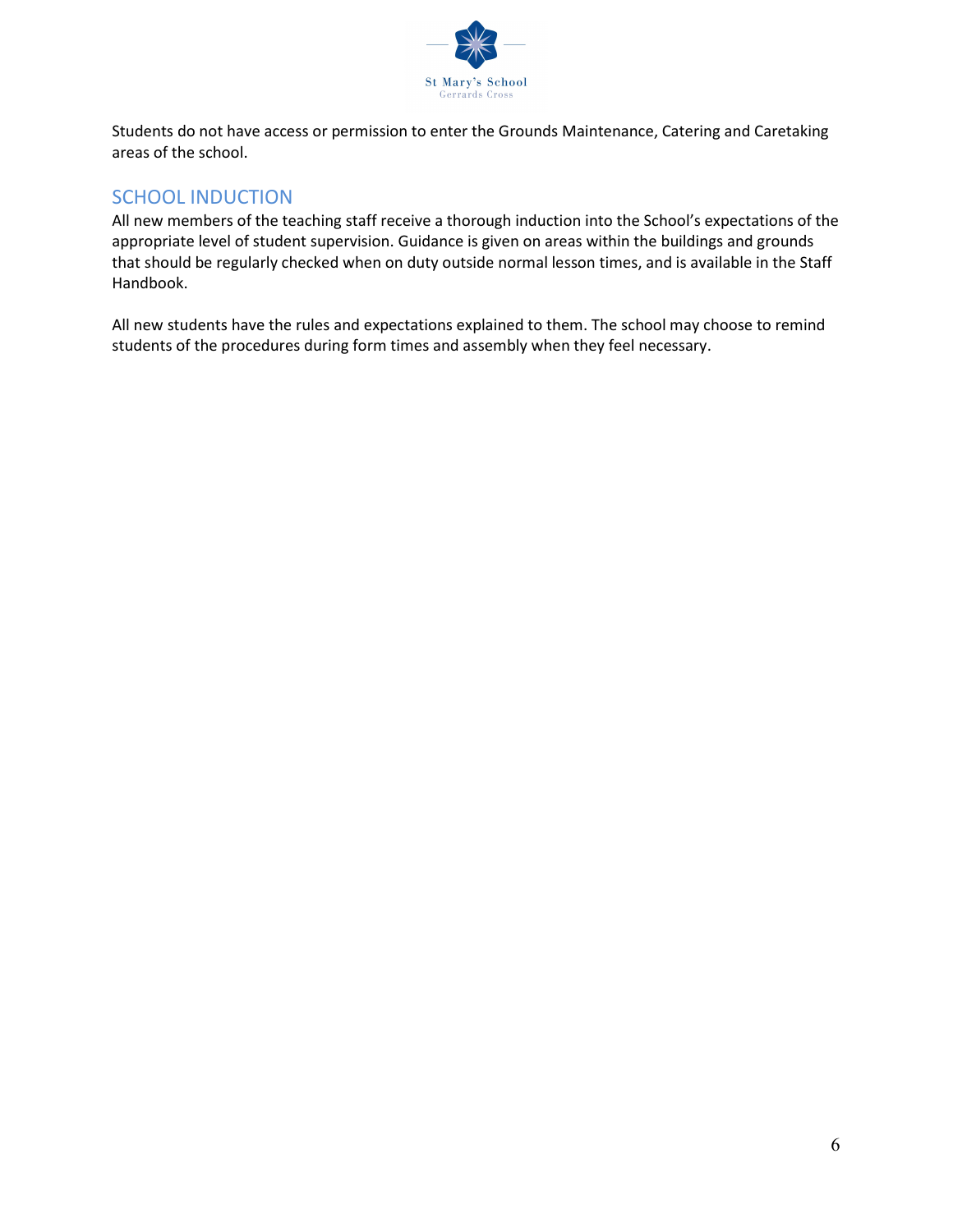

# APPENDIX A – AFTER SCHOOL ACTIVITIES PROCEDURE

#### Purpose

To monitor and register the attendance of after-school clubs and activities, and protect all students in the case of an emergency.

#### Aim

To be able to account for any student who remains after-school and locate them quickly. This procedure refers to all planned after-school clubs and activities, as well as additional revision sessions, catch-up sessions, or student meetings.

#### Club Registration

- All after-school clubs will take a full register for all students who are present. This may include:
	- o Regular members of the club
	- o New members
	- o Student helpers or leaders
	- o Any student attending on a one-off basis
- All clubs must register students prior to 4.15pm
- **The teacher in charge of that club is responsible for that register being emailed or delivered to** the teacher in charge of Supervised Prep, clearly identifying the club and location
- Any club that is run by an external individual will also need to create a register
- Any student who arrives at the club after 4.15pm must sign in at Supervised Prep on the sheet, previously completed

#### Departing Clubs

- All students must sign out with the teacher in charge of Supervised Prep when leaving a club. This will occur at the planned time, or if a student has to leave early. The teacher running the club should remind students to sign out and confirm with Supervised Prep when the club has been dismissed.
- Having stayed beyond 4.00pm, no student should leave the school site, without signing out

#### Parent Collection

Any student who has not been collected at the arranged time, must go to Supervised Prep or Busy Bee's so they can be supervised until they are collected. If necessary, contact with home should be made.

### Failure to Adhere

Any student to be found repeatedly breaking the school rules on after school supervision will be dealt with in accordance with the school Behaviour Policy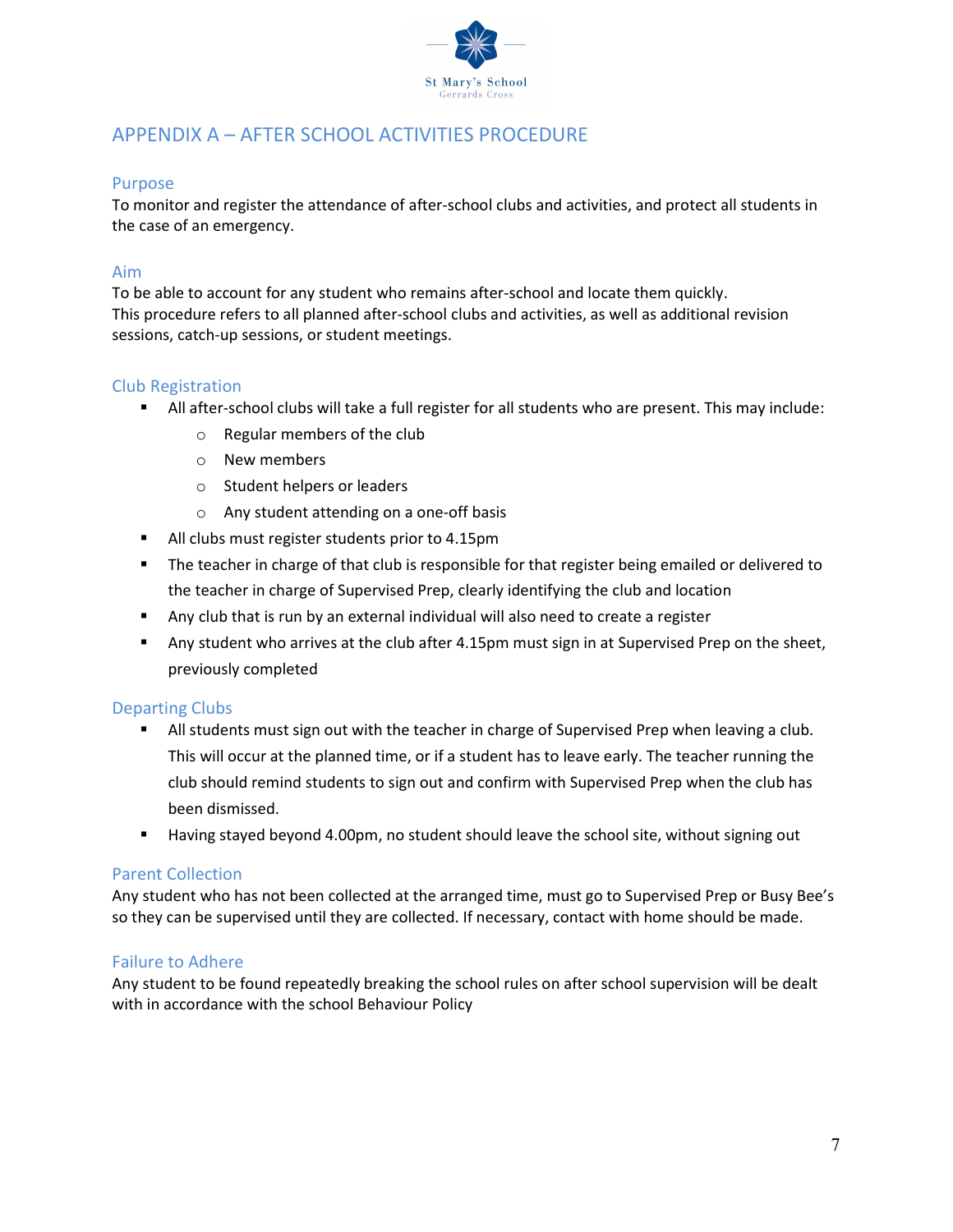

# APPENDIX B – REGISTERING PREP STUDENTS

Procedures for registering Prep students attending:

- 1. Swimming
- 2. Co-Curricular Clubs
- 3. Music lessons
- 4. Mandarin

#### Swimming

- Prep PE teacher takes a paper register of the students attending swimming when they arrive at the pool
- Students in the relevant year group who do not go swimming are registered electronically by the teacher who supervises them
- The class is registered electronically by the teacher who teaches them their first lesson on their return.

\*Paper registers are delivered to School Reception by Prep PE teacher on their return from the swimming pool.

#### Co-Curricular Clubs

- A paper register is taken by each leader of a co-curricular club or an electronic register is taken stored in the shared area
- Registers are retained by the club leader to be used in the event of a fire
- Students are only released to parents or the agreed person when after School clubs finish. Students who are not collected are taken to Busy Bees by the club leader
- Completed registers are given termly to Prep Clubs Co-ordinator

#### Music Lessons

- Prep students attending early morning Music lessons (8.00 or 8.30am) may go directly to their Music lesson. Students should report to Breakfast Club should an expected Music lesson not occur
- Music teachers must accompany Prep students to Reception after their lesson to sign them in and then take to their classrooms/lesson. Notices have been placed in the Music Practice rooms to remind Music teachers to do this.

#### Mandarin and Lexia

- A member of Prep staff is designated to collect Prep students attending Mandarin in Senior House. They will be collected from Breakfast Club at 8.20am and taken to Mandarin or Lexia
- The member of Prep staff will leave a note at Reception with the Name and Year Group of the Prep students attending Mandarin or Lexia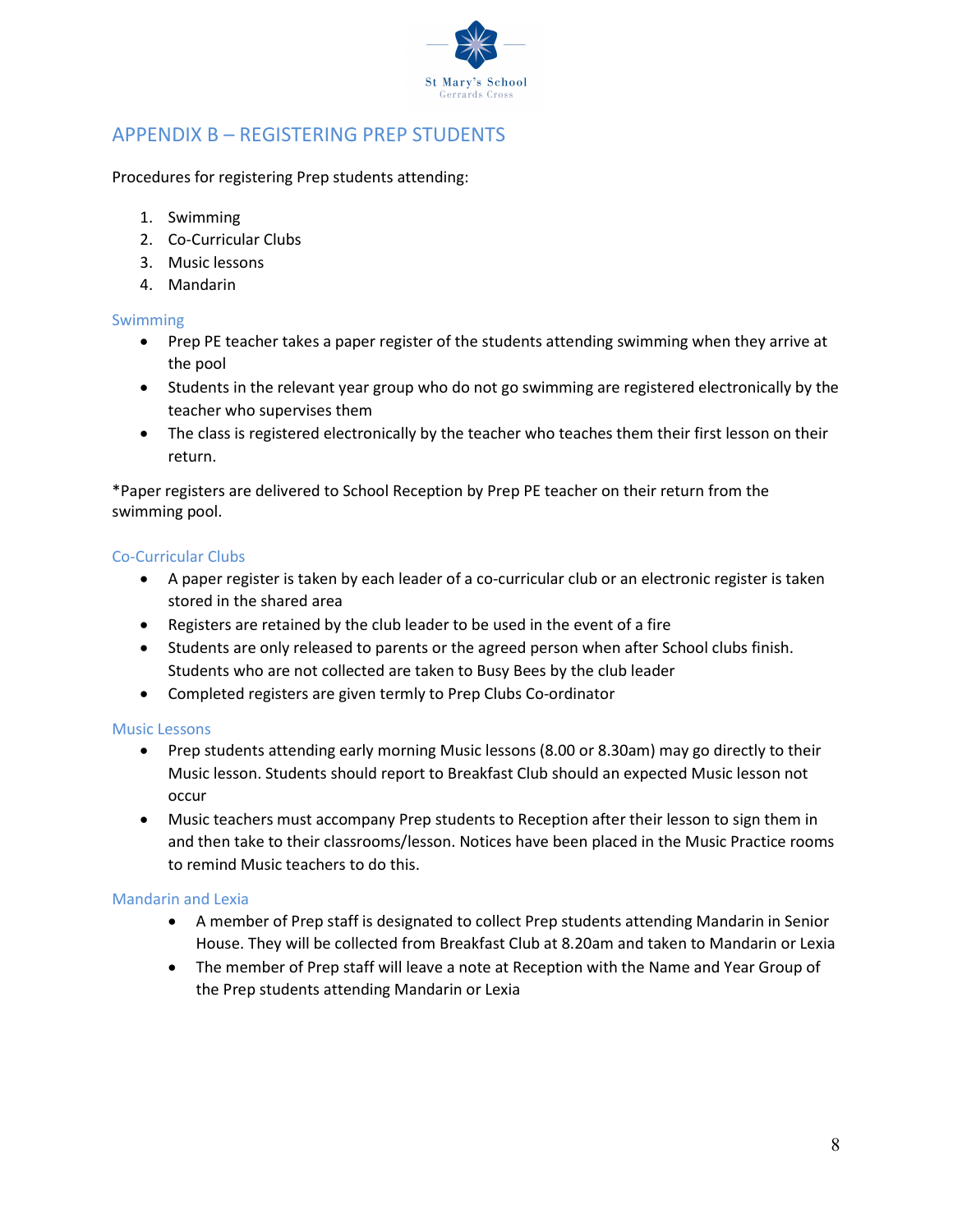

# APPENDIX C – BREAKFAST CLUB PROCEDURE

#### Purpose

To provide an early service drop off for parents, where students can be cared for a prepared for the start of the day

#### Aim

To be able to account for any student who arrives at school before the main registration period

### Staff Responsibility

The event is supervised by a member of Prep staff. The event is catered for by the school catering contractors.

### Location

Breakfast Club is hosted in the Dining Room.

#### Breakfast Club Registration

- All students should register in Breakfast Club if they arrive at the school before 8.20am (as detailed in the Supervision Policy)
- All Prep Department students should then remain in Breakfast Club
- Senior House may choose to remain in Breakfast Club or go to their Form Room / the Library in accordance with the Supervision Policy
- The member of staff on Breakfast Club duty is responsible for reminding all students to sign in the appropriate book and for maintaining an accurate register of those who partook in the breakfast offering
- The Registration books are located in the Breakfast Club Box which is stored in the Prep Music Room adjacent to the Dining Room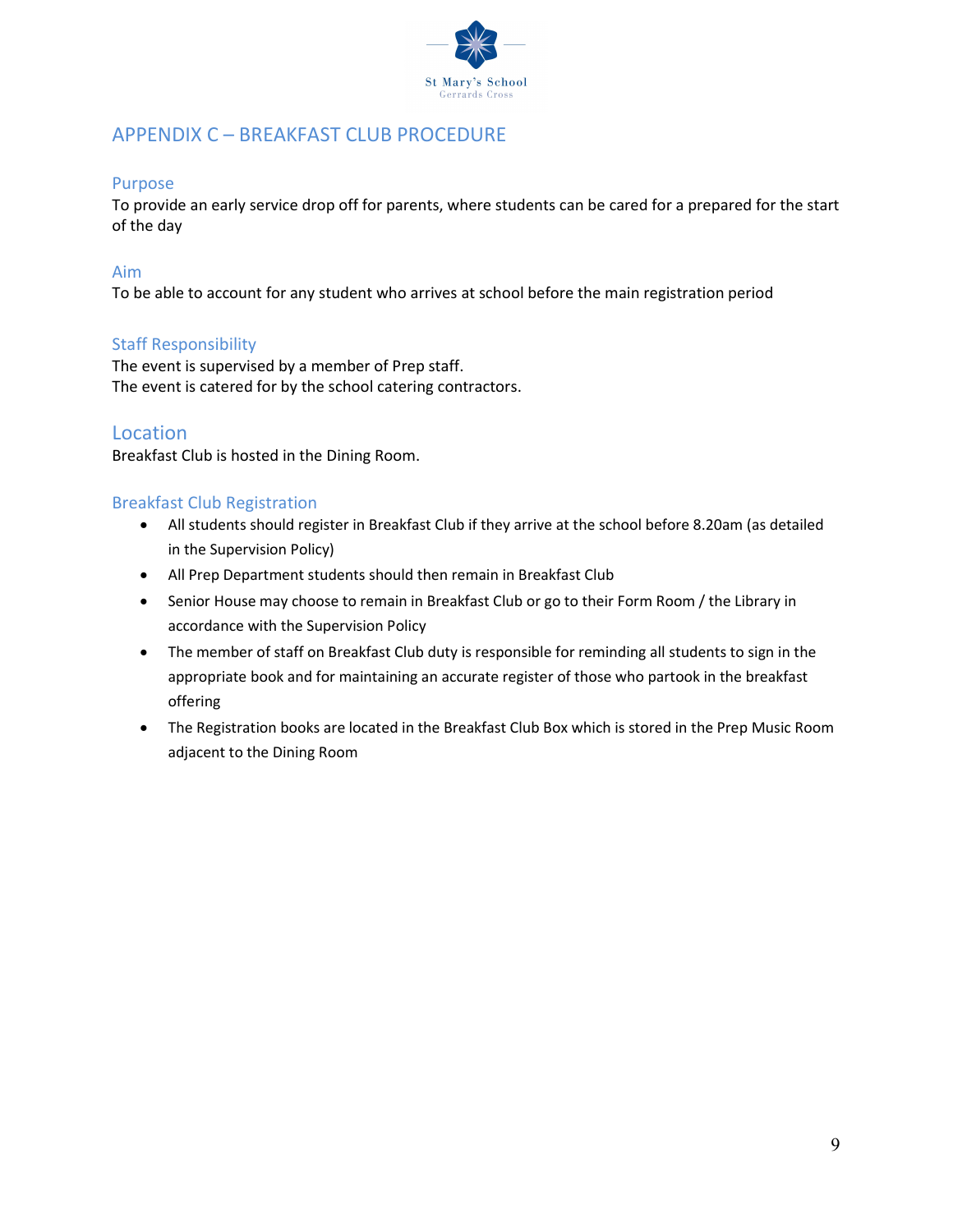

## APPENDIX D – BUSY BEES

#### Purpose

To provide a late collection service for parents where Prep students can be cared for at the end of the School day.

#### Aim

To be able to safely account and supervise any Prep student who does not depart the school at the end of the main registration period.

#### Staff Responsibility

The event is supervised by Prep Teaching Assistants and these are outline in the Staff Handbook. Two will be present until 4.30pm and then one will remain until the completion of Busy Bee's at 6.00pm.

### Location

Busy Bees takes place between 3.15pm and 6.00pm. In the Year 1 and Year 2 classroom in Paddington House.

#### Registration

All students must be manually registered on arrival.

#### Dismissal

All students in attendance of Busy Bee's will dismissed directly to their parent or other nominated guardian.

### **Notice**

Pre-booking is not essential. Parents may book their child in to Busy Bees either by verbal comment to the teacher, telephone or email. Students who are not collected at the end of the day are taken to Busy Bees and parents are informed.